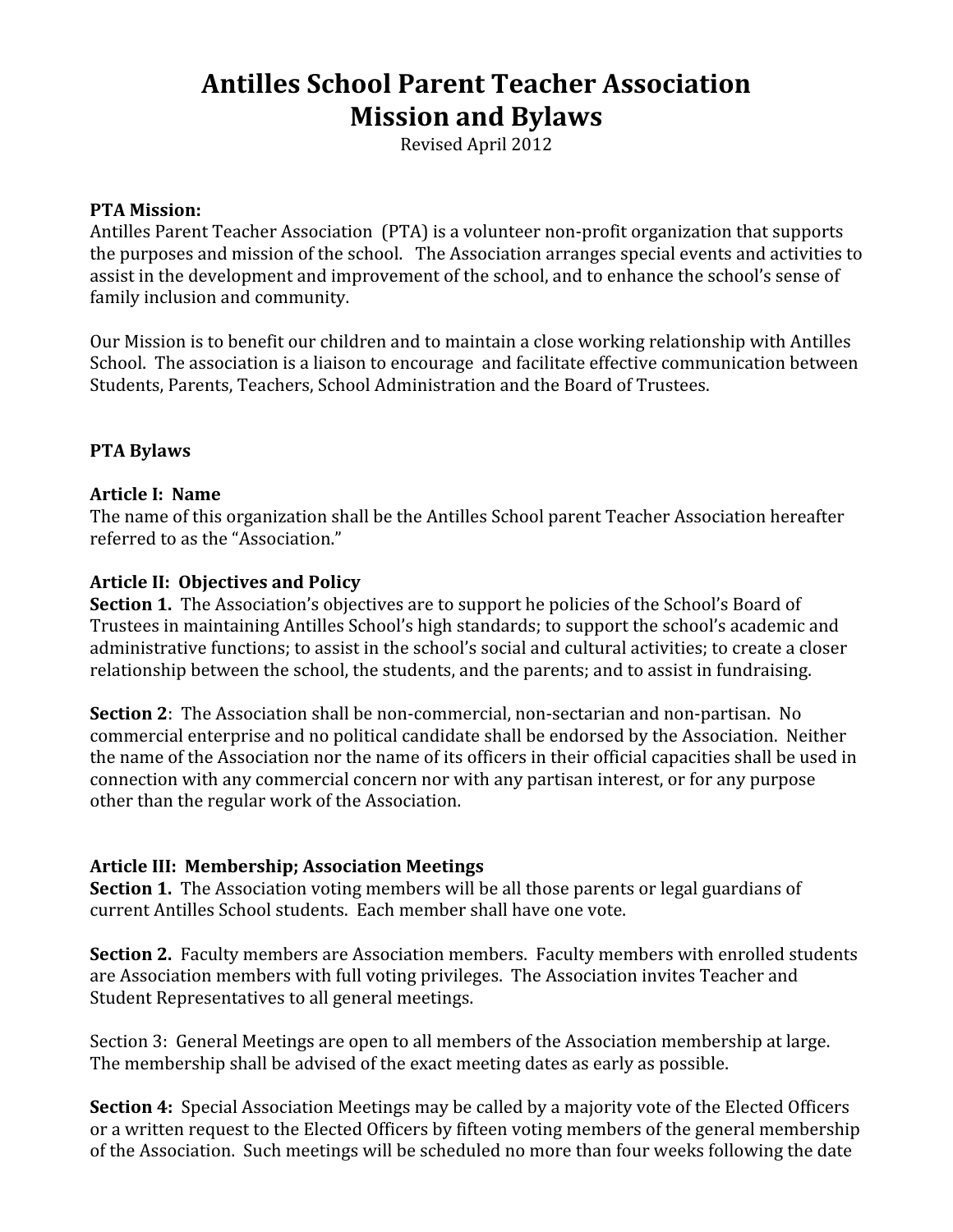of the above‐mentioned vote or receipt of written request. A minimum of one‐week prior notice shall be given to the general membership.

**Section 5:** All members will be on the mailing list to receive invitations to all Association meetings, a Directory, and such notices of Association business as shall be authorized by Antilles School.

# **Article IV: Association Board Membership; Appointed Chairs and Committees; Policies**

**Section 1.** The affairs of this Association shall be governed by an Association Board made up of the Elected Officers of the Board. These positions are all non-paid and voluntary. Members of the Board must be voting members of the Association. All decisions that are put to a vote are to be passed by a quorum of the Association Board.

**Section 2.** The Committees may include, but are not limited to Annul Fund, Hurricane Boosters, Community Service, Antilles Arts, International Dinner, Hospitality, Publicity, or other fund raising committees.

**Section 3.** There shall be one Association Board meeting per month during the school year.

**Section 4.** Officers, Committee Chairs, and Co‐Chars must attend all Association Board meetings. Failure to attend three Association meetings without sufficient reason may result in replacement as determined by the President.

**Section 5.** Only Association Board Members are eligible to vote. A Board majority shall constitute a quorum, and a quorum majority is required to pass any action, excluding a Bylaw change that requires a two‐thirds majority vote of the Association Board.

**Section 6.** The terms of office for all Members of the Board shall be one year, commencing with their installation at the last General Meeting of the PTA at the end of the school year. Elected officers may only serve for a total of three consecutive years in the same position.

# **Article V: Executive Board; Officers and Duties; Policies**

# **Section 1. Officers**

The Association Board shall consist of Association Officers including the President, Vice‐ President, Secretary, Treasurer, Middle/Upper School Representative, ELC/Lower School Representative, Class Rep Coordinator, and as a non‐voting, ex‐officio members the last Association President and the Head of School.

# **Section 2.** Duties

- a. The President
	- i. The President shall preside at all Association meetings, and is a member of ex‐officio of all Association committees.
	- ii. The President is an ex‐officio member of the Board of Trustees, s/he shall present the views and concerns of the Association to the Board of Trustees.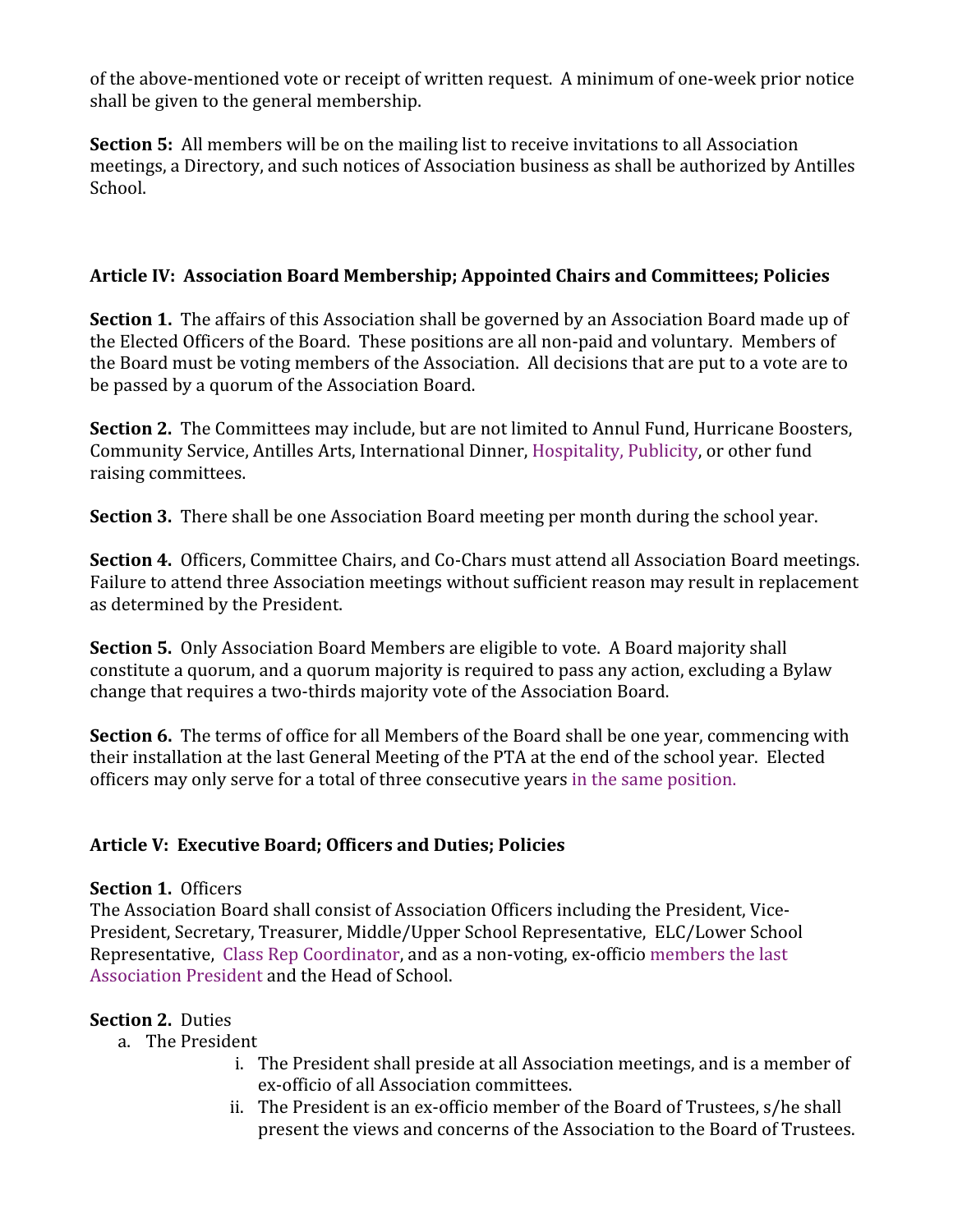Additionally, s/he shall transmit the response and sense of the Board of Trustees to the Association at its next meeting.

- iii. The President will be responsible for overseeing the chairpersons who head all committees.
- iv. S/he shall compile a file covering all Administration activities to be presented to the President‐Elect at the end of the school year.
- v. The President may only serve for a total period of two consecutive terms.
- b. The Vice President
	- i. The Vice President shall assist the President as needed.
	- ii. The Vice President shall chair the designated fund‐raising event of the year and shall appoint and oversee all related committees.
	- iii. In the event of a vacancy arising in the office of the President during the term, the unexpired term shall be filled by the Vice President.
	- iv. The Vice President shall compile a file covering all activities to be presented to the Vice President‐Elect at the end of the school year.
- c. The Secretary
	- i. The Secretary shall attend all meetings, take attendance, and keep accurate minutes of the Association Board and Association Meetings.
	- ii. S/he will prepare general correspondence, and will notify the Association Board of meeting dates.
	- iii. The Secretary shall be responsible for all Association Correspondences, (i.e. condolences, congratulations, thank‐you's, etc…), under the direction of the President.
	- iv. S/he will post the agenda in Currents the week before every General Meeting.
	- v. The Secretary will post the highlights of and any action taken during the Association Meetings in all appropriate modes of communication (newsletter, website, etc…).
	- vi. S/he will create and maintain a resource book containing the Association By‐Laws, Association Board responsibilities, committee descriptions and approved/unapproved Association Meeting Minutes.
	- vii. At the end of the term, the Secretary shall hand over all records to the Secretary‐Elect.
- d. The Treasurer
	- i. The Treasurer's responsibilities are to receive and manage all funds of the Association, and to keep the financial records up‐to‐date.
	- ii. S/he will distribute checks/monies that have been approved and signed‐off on by both the President and the Treasurer.
	- iii. The Treasurer will give an account of the stewardship of the Association's monies by keeping an itemized account of receipts and disbursements and reporting them at the monthly Association's General Meetings.
	- iv. With the direction of the Association Board, s/he will develop an overall plan for the disbursement of funds, and act as a liaison with Administration concerning said funds.
	- v. The Treasurer is required to submit an Annual Report at the first Association General Meeting of the new school year.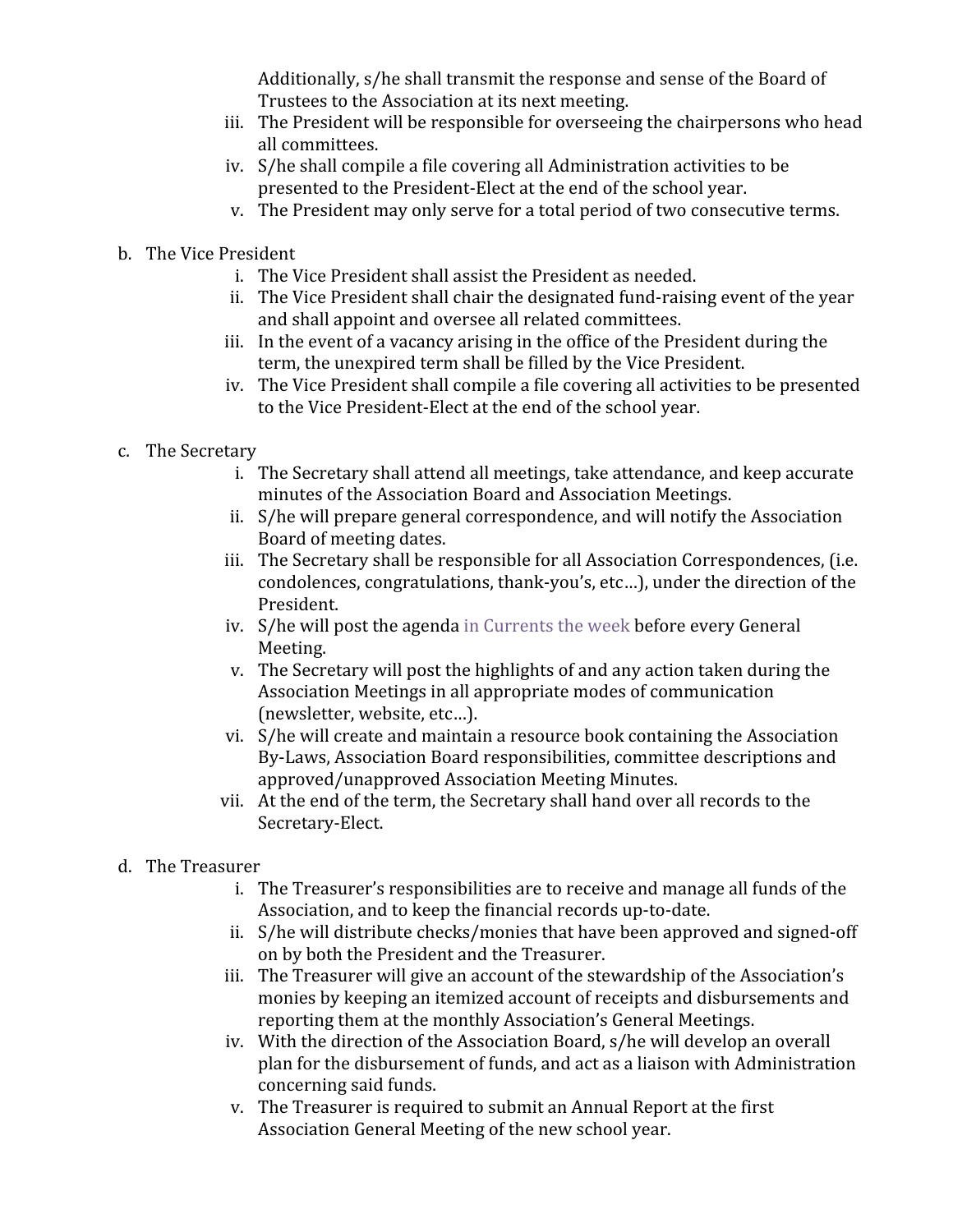- vi. S/he shall disburse the funds of the Association only in accordance with a budget approved by the Association Board or pursuant to an authorization especially made by the Association Board.
- vii. A copy of current financial procedures shall be kept available for all Association Members' perusal.
- viii. It is the Treasurer's responsibility to have the books audited before the commencement of the new school year.
	- ix. S/he will compile a file covering all financial records to be presented to the Treasurer‐Elect at the end of the school year.
- e. Middle/Upper School Chair
	- i. S/he shall act as a liaison between the Middle/Upper School Class representatives, the Administration, and the President, and represent the views of the parents at the Association Board meetings. A co‐chair may be appointed as needed.
	- ii. The Chair shall support the Class Representative Coordinator in the selection of the Middle/Upper School class representatives.
- f. ELC/Lower School Chair
	- i. S/he shall act as a liaison between the ELC/Lower School Class representatives, the Administration, and the President, and represent the views of the parents at the Association Board meetings. A co‐chair may be appointed as needed.
	- ii. The Chair shall support the Class Representative Coordinator in the selection of the ELC/Lower School class representatives.
- g. Class Representative Coordinator
	- i. S/he will be responsible for holding a training/orientation at the beginning of the school year for all Class Representatives.
	- ii. S/he shall coordinate and support all school activities with regard to the Class Representatives.
	- iii. S/he will compile a file covering the training/orientation of and correspondence with the Class Representatives to be presented to the Class Representative Coordinator‐Elect at the end of the school year.

#### **Section 3: Meetings**

- a. The President may convene an Association Board meeting at any time it is deemed necessary. Attendance of all Association Board Members is mandatory.
- b. Where possible, the President‐Elect shall call a meeting of the incoming Board, as soon as possible after elections, to make plans for the following year.
- c. A minimum of four Association Board Meetings will be held annually.

#### **Section 4: Voting**

An Association Board majority shall constitute a quorum and quorum majority is required to pass any action.

# **Article VI: Class Representatives**

Class representatives shall provide support as needed for Grade Level Teacher/s to whom they have been assigned. These representatives shall be responsible for activities including the